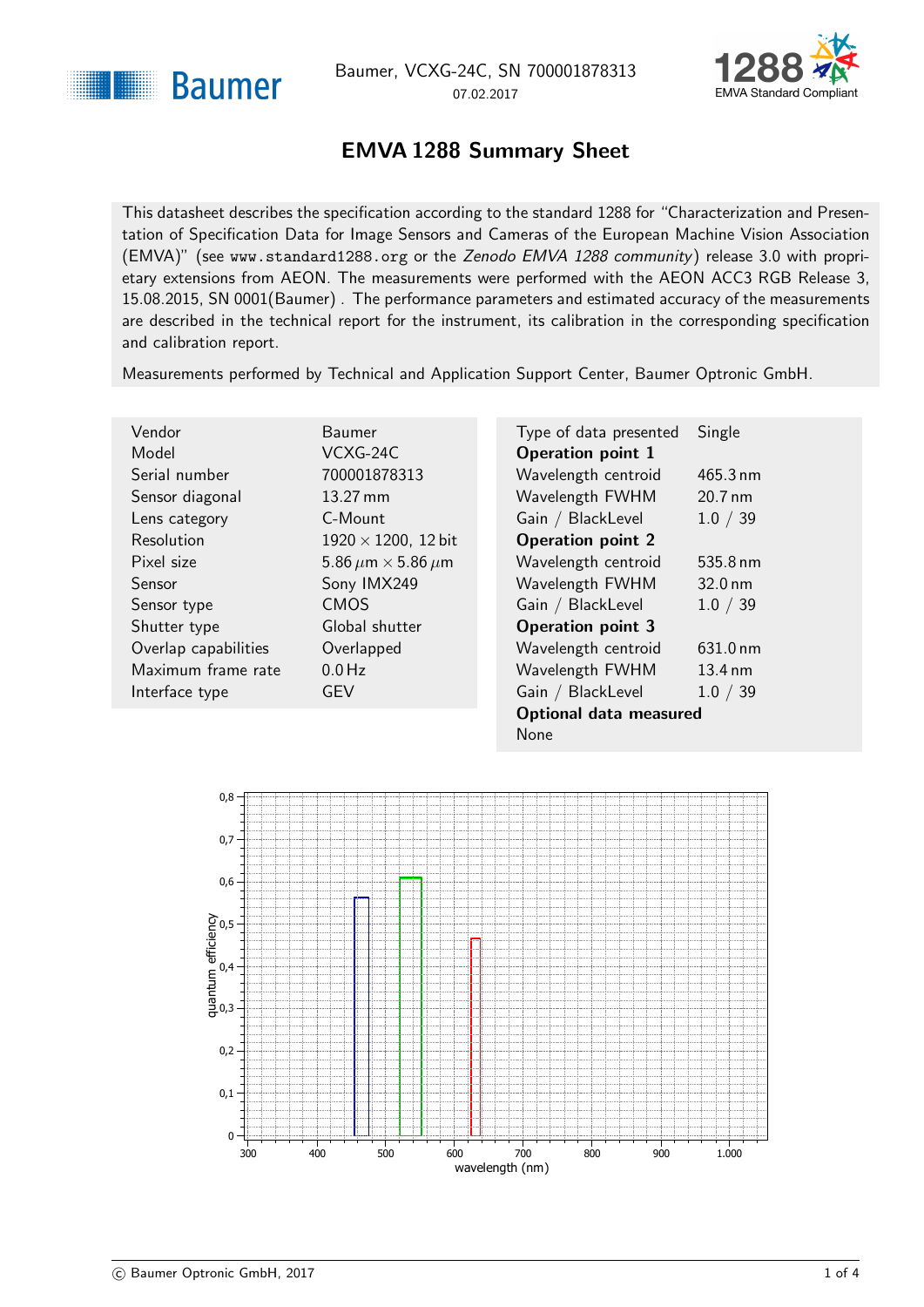



# EMVA 1288 Summary Sheet for Operating Point 1

| Type of data       | Single         | Gain / BlackLevel         | 1.0 / 39         |
|--------------------|----------------|---------------------------|------------------|
| Exposure control   | By irradiance  | Environmental temperature | $25.3^{\circ}$ C |
| Exposure time      | 837.00 $\mu$ s | Camera body temperature   | $34.4^{\circ}$ C |
| Frame rate         | $10.0$ Hz      | Internal temperature(s)   |                  |
| Data transfer mode | BayerRG12      | Wavelength, centr., FWHM  | 465 nm, 20.7 nm  |

| <b>Quantum efficiency</b> |                           |  |  |
|---------------------------|---------------------------|--|--|
| η                         | 56.2%                     |  |  |
| Overall system gain       |                           |  |  |
| K                         | $0.125$ DN/e <sup>-</sup> |  |  |
| 1/K                       | $8.013 e^- / DN$          |  |  |
|                           |                           |  |  |



#### Signal-to-noise ratio & PRNU

| $SNR_{\text{max}}$      | 179       |
|-------------------------|-----------|
|                         | 45.0dB    |
|                         | $7.5$ bit |
| $1/\mathsf{SNR}_{\max}$ | $0.56\%$  |
| PRNU <sub>1288</sub>    | $0.44\%$  |
|                         |           |

### **Nonlinearity**

| LE                | $0.40\%$  |
|-------------------|-----------|
| $LE_{min}$        | $-0.46\%$ |
| $LE_{\text{max}}$ | 0.33%     |

|                        | Sensitivity & saturation                  |
|------------------------|-------------------------------------------|
| $\mu_{p,\text{min}}$   | 12.74 p                                   |
|                        | 0.371 p/ $\mu$ m <sup>2</sup>             |
| $\mu_{p,\textsf{sat}}$ | 56781p                                    |
|                        | 1654 p/ $\mu$ m <sup>2</sup>              |
| $\mu_{e,\text{min}}$   | $7.16e^{-}$                               |
|                        | 0.208 $e^-/\mu$ m <sup>2</sup>            |
| $\mu_{e,\textsf{sat}}$ | $31892e^-$                                |
|                        | 929 e <sup>-</sup> / $\mu$ m <sup>2</sup> |
|                        |                                           |

| Dynamic range |            |
|---------------|------------|
|               | 4456       |
|               | 73.0 dB    |
|               | $12.1$ bit |

 $DR$ 

|                         | Dark current  |  |
|-------------------------|---------------|--|
| $\mu_{c,\mathsf{mean}}$ | $1.1$ DN/s    |  |
| $\mu_{c,\mathsf{mean}}$ | $8.9 e^- / s$ |  |
| $\mu_{c,\mathsf{var}}$  | $4.6 e^- / s$ |  |



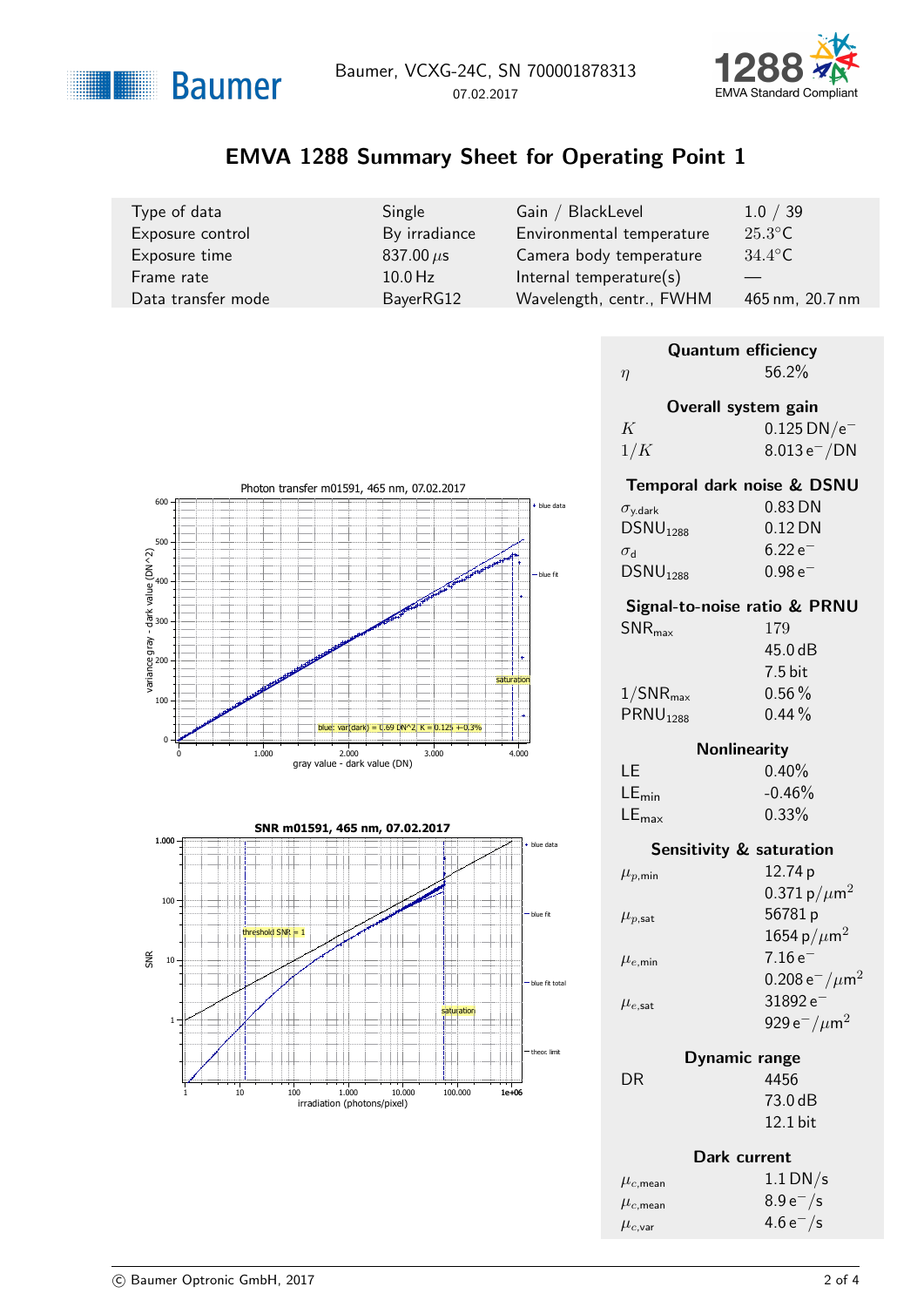



# EMVA 1288 Summary Sheet for Operating Point 2

| Type of data       | Single           | Gain / BlackLevel         | 1.0 / 39         |
|--------------------|------------------|---------------------------|------------------|
| Exposure control   | By irradiance    | Environmental temperature | $25.3^{\circ}$ C |
| Exposure time      | $837.00 \,\mu s$ | Camera body temperature   | $34.4^{\circ}$ C |
| Frame rate         | $10.0$ Hz        | Internal temperature(s)   |                  |
| Data transfer mode | BayerRG12        | Wavelength, centr., FWHM  | 536 nm, 32.0 nm  |

| <b>Quantum efficiency</b> |                           |  |  |
|---------------------------|---------------------------|--|--|
| $\eta$                    | 60.9%                     |  |  |
| Overall system gain       |                           |  |  |
| K                         | $0.124$ DN/e <sup>-</sup> |  |  |
| 1/K                       | $8.040 e^- / DN$          |  |  |
|                           |                           |  |  |



#### Signal-to-noise ratio & PRNU

| $SNR_{\text{max}}$      | 180               |
|-------------------------|-------------------|
|                         | $45.1 \text{ dB}$ |
|                         | $7.5$ bit         |
| $1/\mathsf{SNR}_{\max}$ | $0.56\%$          |
| PRNU <sub>1288</sub>    | $0.39\%$          |
|                         |                   |

### **Nonlinearity**

| TE.               | 0.33%    |
|-------------------|----------|
| $LE_{min}$        | $-0.38%$ |
| $LE_{\text{max}}$ | 0.27%    |

|                        | Sensitivity & saturation                         |
|------------------------|--------------------------------------------------|
| $\mu_{p,\text{min}}$   | 11.83p                                           |
|                        | 0.344 p/ $\mu$ m <sup>2</sup>                    |
| $\mu_{p,\textsf{sat}}$ | 52940 p                                          |
|                        | 1542 p/ $\mu$ m <sup>2</sup>                     |
| $\mu_{e,\text{min}}$   | $7.21e^{-}$                                      |
|                        | $0.210 e^- / \mu m^2$                            |
| $\mu_{e,\textsf{sat}}$ | $32261e^-$                                       |
|                        | 939 e <sup><math>-/\mu</math>m<sup>2</sup></sup> |
| l )vnan                |                                                  |

| Dynamic range |            |
|---------------|------------|
|               | 4476       |
|               | 73.0 dB    |
|               | $12.1$ bit |

 $DR$ 

|                         | Dark current  |
|-------------------------|---------------|
| $\mu_{c,\mathsf{mean}}$ | $1.1$ DN/s    |
| $\mu_{c,\mathsf{mean}}$ | $9.0 e^- / s$ |
| $\mu_{c,\mathsf{var}}$  | 4.7 $e^-$ /s  |